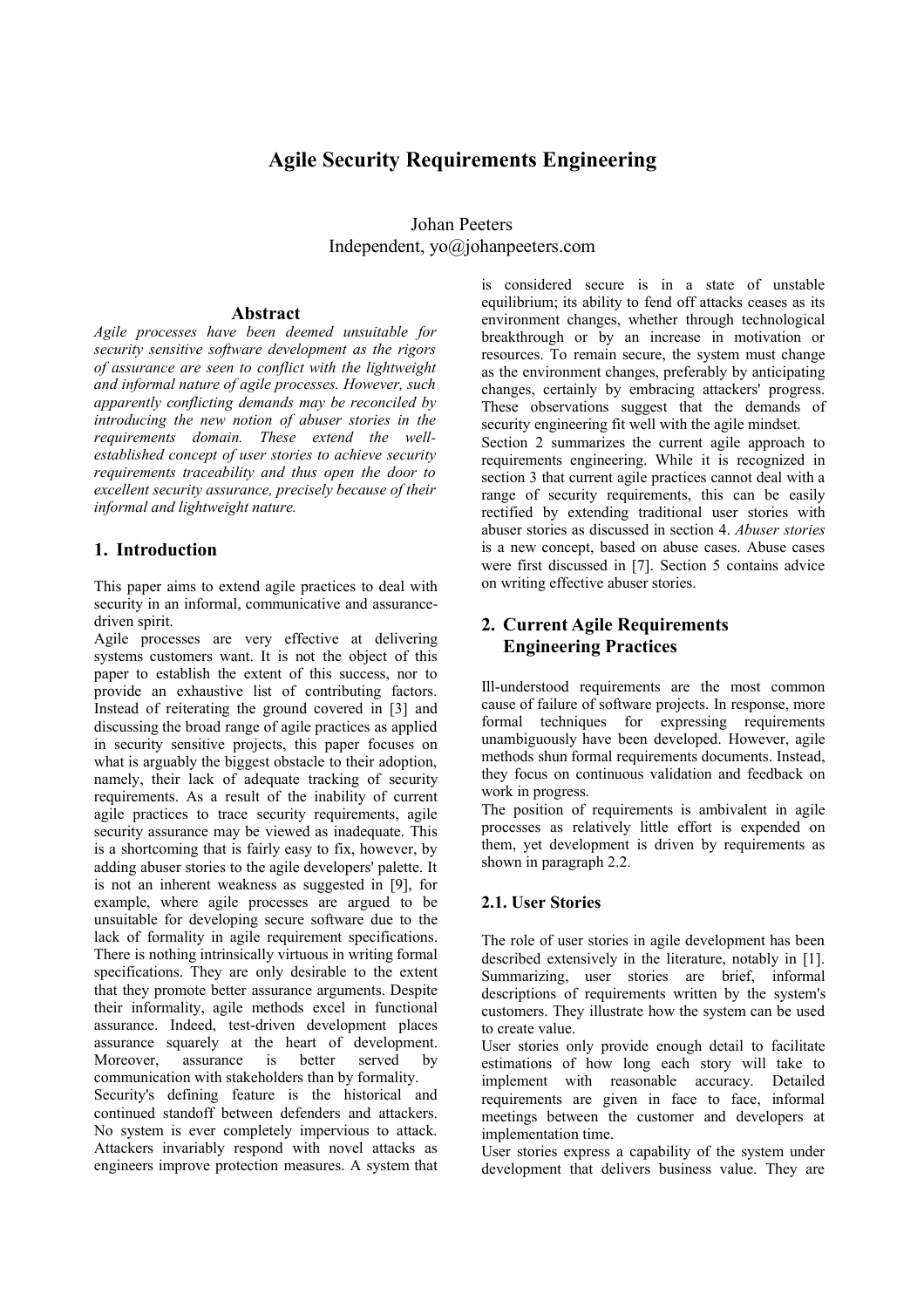ranked according to their perceived value by the customer. They acquire a score according to their ranking. This score may vary throughout the software development life cycle as the market changes.

Effort estimates, on the other hand, are made by developers. Techniques for arriving at accurate estimates have been described in [1] and are fun to learn through the XP Game [5].

#### **2.2. Planning**

Agile development is iterative. This means that development is divided into short periods, refered to as *iterations*. The goal of each iteration is to realize the greatest possible value within the available time frame. At the end of each iteration, the system's customers check whether the system satisfies the requirements captured in the pertinent user stories by performing each user story's acceptance tests.

# **3. The Case for Extending Agile Practices**

It is not unusual to find security-related details in user stories. Consider, for example, the following fragment of a user story for a web gambling application:

> *... The user fills in the amount of the stake and plays. ...*

Development teams will soon realize that, in order to generate sustainable business value, the application must authenticate the user. The user story may therefore be rewritten thus:

> *... The user authenticates himself with a password. He fills in the amount of the stake and plays. ...*

In this instance, a countermeasure to the security concern that the attacker may impersonate a user, can indeed be expressed in the user story. Whether this is advisable is debatable, but, in any case, some types of attacks cannot be so expressed. Consider, for example, an attacker who attempts to replace the random process that decides gain or loss of a gamble. In such cases, an extension to user stories is needed to describe the threat. Abuser stories are the extensions proposed here. They are discussed in detail in the next section.

# **4. Enhancing Agile Requirements Engineering with Abuser Stories**

#### **4.1. Definition**

Abuser stories identify how attackers may abuse the system and jeopardize stakeholders' assets. Thus they state systems' security requirements. Similar to user stories, they do so briefly and informally.

System abuse, or attack, carries a cost which amounts to negative business value.

Similar to ranking and scoring user stories according to business value, abuser stories may be ranked and scored according to the perceived threat they pose to customers' assets. The ranking must take into account both how much damage may be done and the likelihood of a successful attack. The score given to abuser stories should be commensurate with scores of user stories. In other words, user story value and abuser story cost should be equal if the abuser story is expected to wipe out the earnings from the user story.

User story value may change as market conditions change. Similarly, abuser story cost may change as the environment changes. A technological breakthrough, for example, may make an attack easier and therefore more likely. Assets may become more attractive targets. Adversaries may become better funded. Similar systems may since have been secured, making the system being developed the weakest in its class. These are all factors external to the project. But internal factors may also change the risk weighting of an abuser story. For example, countermeasures taken in previous iterations may increase the risk of an abuser story, because it has become the easiest way to attack the system.

Effort estimates are given for each abuser story as input to the planning game. Estimates cover the effort required to implement countermeasures to threats described in the abuser story.

Refutation is to abuser stories what acceptance testing is to user stories. Refutations demonstrate that described attacks are impossible, or at least implausible. Indeed, risk never goes away completely as a system is never completely secure. However, risk must be shown to have been reduced to acceptable levels by refutation.

As assets are exposed through the functionality offered by user stories, abuser stories only become pertinent when at least one user story enabling the attack described has been implemented. In the example above, an abuser story covering the replacement of the random process deciding the outcome of a gamble becomes pertinent only when the gambling user story is added to the system.

### **4.2. Planning**

Implementing a user story increases the attack surface of a system and consequently the risk of abuse. Business value realized in an iteration must therefore be adjusted with the cost of absorbing risk created by user stories.

Introducing abuser stories allows business value to be tracked more accurately and facilitates rational planning of the effort required for security-related development.

As risk mitigation reduces risk absorption costs, but requires effort, iteration plans for security-sensitive projects would not only include user stories that will be realized, but also abuser stories that will be refuted.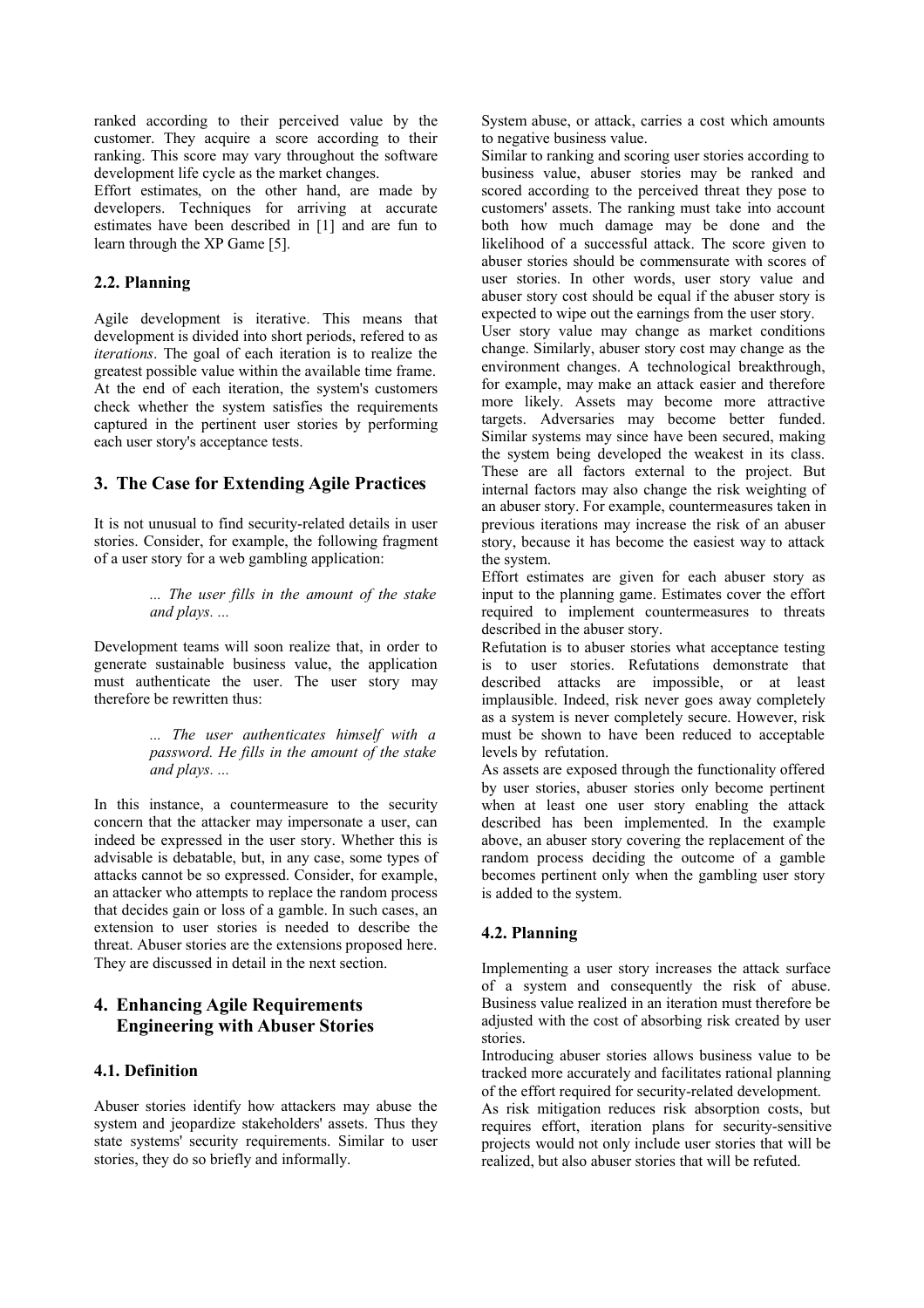# **5. Writing Effective Abuser Stories**

As has been stated, security requirements may be described briefly and informally as abuser stories. Although they are lightweight, low-effort and informal, they are sufficient to trace requirements. However, requirements traceability is but one of the necessary conditions for good security assurance. This section addresses two others, namely completeness and accuracy.

A set of abuser stories is effectively the skeleton of a threat model. Threat models have been discussed extensively. Particularly their treatment in [5] brought them to the attention of the development community. Many of the ideas discussed in this section stem from [1]. Its treatment of the discipline of security engineering is inextricably bound with threat models.

This section describes practices which aid writing high-quality abuser stories cost-effectively. Section 5.1 advises the involvement of as many people from diverse backgrounds as possible. Sections 5.2 and 5.3 examine some of the sources of inspiration for abuser stories.

### **5.1. Abuser Story Authors**

User stories are written by customers. Customers should also be involved in writing abuser stories, as they are attuned to the business assets which need protection. However, to achieve a good threat coverage quickly, it is essential to draw on the expertise of developers, because many hands make light work and because developers' distinctive areas of expertise tend to make them sensitive to certain types of threats sooner than non-technical authors. Some of the system's assets are, by definition, of a technical nature. In the example of the gambling web site, it is likely that customers will quickly come up with threats to various accounts. For example, they may point out that accounts holding users' gains must be protected from attack. Threats to the randomness of the gambling process, on the other hand, are more readily identified by a developer.

So abuser stories depart from traditional agile requirements engineering to the extent that they are not exclusively written by customers, but jointly with the development team. They reinforce the agile principle of involving all team members in a broad spectrum of activities. No-one is deemed to have a monopoly on a given area of expertise.

#### **5.2. Assets**

Assets are a good starting point for writing abuser stories. Anything of value to the customer which is potentially accessible through the system, should be considered a target. An asset may have intrinsic value, such as money in a bank account, or it may derive its value from its role in revenue generation, such as a random process at a gambling site. The latter are

harder to identify, but will tend to show up when examining who the attackers are, their motivation, resources and expertise.

#### **5.3. Attackers**

The nature of an attack is largely determined by the kind of adversary. It therefore pays to reflect on who potential abusers may be. Pertinent factors include the resources they command, their skills, motivation and risk aversion.

Predators co-evolve with their prey and hence sensitivity to the species that inhabit the customer's ecosystem is required. The history of the customer's industry is typically a good guide to the motivation and even the attack techniques.

Skills and resources are, in a certain sense, interchangeable as a resourceful adversary can hire skillful mercenaries. Organized crime is a resourceful adversary. So are intelligence agencies or terrorists. However, their motivations are different and they will go after different targets, use different techniques and have a distinctive risk assessment.

Attackers are unlikely to invest many resources unless they have a clear motive. At the other end of the spectrum lie low-investment acts of vandalism.

Threats from low-skilled system users may have devastating consequences. Secret gamblers using the example gambling site may rather deny using the site than settle their debts.

Customer staff are a rich source of inspiration for potential attackers. The majority of fraud cases occur with inside help.

# **6. Further Work**

Abuser stories have served me well in a number of assignments. However, they were used surreptitiously without explicit management recognition of their role in tracing security requirements. In this sense, the concept has been proven, but the implementation is missing.

While the current lack of requirement traceability is, in my view, the greatest obstacle to providing security assurance in agile processes, considerable work certainly remains to be done on assurance as was pointed out in [4]. Refutations as described in [6] may prove to be a good foundation.

# **7. Conclusions**

Abuser stories are a non-invasive extension to agile practices providing security requirements traceablity.

### **8. References**

[1] Anderson, R. J., *Security Engineering. A Guide to Building Dependable Distributable Systems*, Wiley, 2001